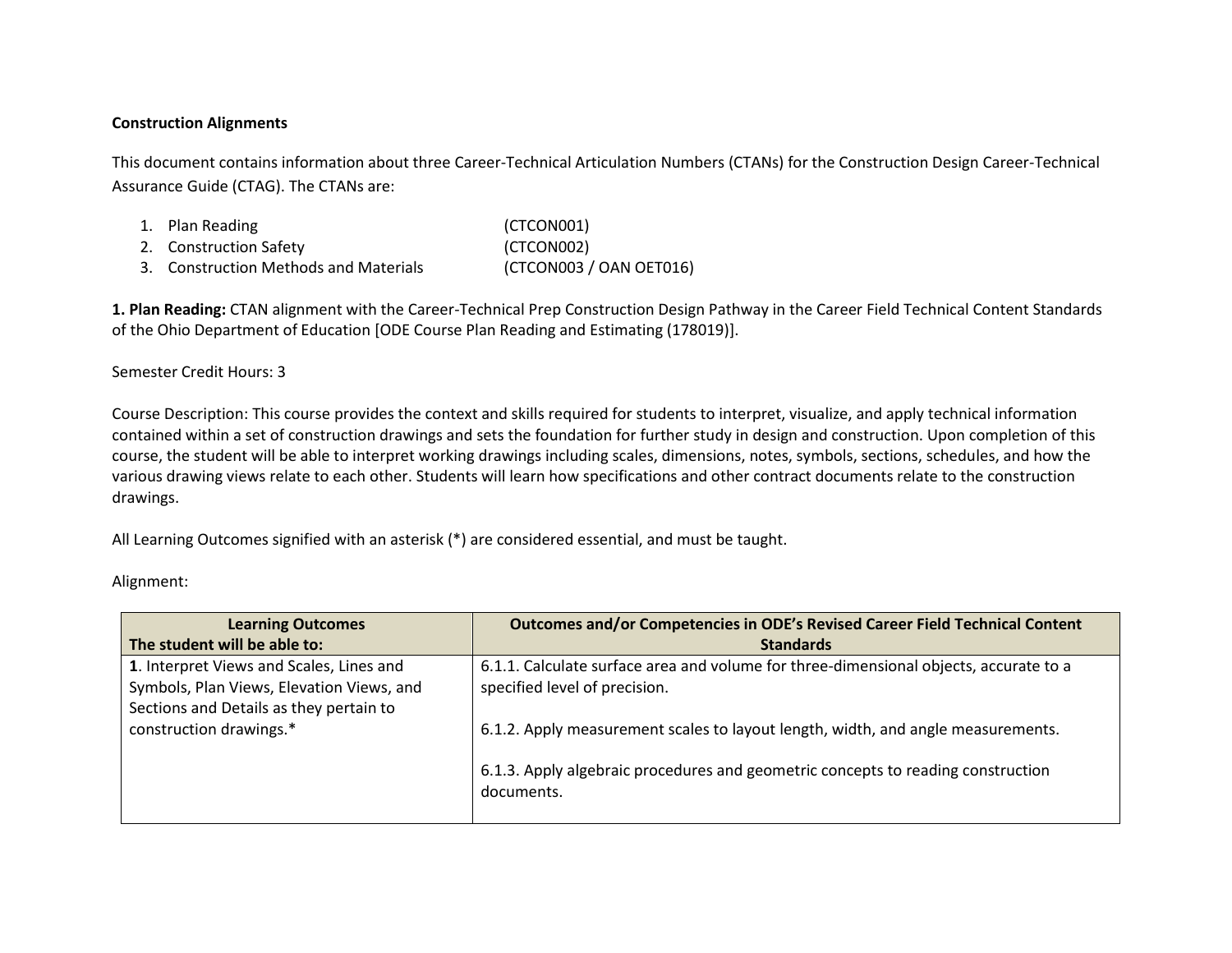|                                                                                          | 6.1.4. Use proportional reasoning and apply indirect measurement techniques (e.g., right<br>triangle trigonometry, properties of similar triangles).   |
|------------------------------------------------------------------------------------------|--------------------------------------------------------------------------------------------------------------------------------------------------------|
|                                                                                          | 6.1.6. Perform calculations and conversions with fractions, decimals, and percents.                                                                    |
|                                                                                          | 6.1.7. Perform unit conversions.                                                                                                                       |
|                                                                                          | 6.2.1. Collect and analyze project information to determine resources and tasks required<br>to complete a project.                                     |
|                                                                                          | 6.2.2. Read and interpret a site plan.                                                                                                                 |
|                                                                                          | 6.2.3. Use architect's and engineer's scales to read and interpret construction drawings for<br>material calculations and installation at the jobsite. |
|                                                                                          | 6.2.4. Read, interpret, and organize construction drawings, models, specifications and<br>other contractual documents.                                 |
| 2. Read and interpret plans within a<br>construction drawing set including               | 3.2.2. Interpret features of a site plan.                                                                                                              |
| topographical, grading and drainage,<br>architectural, structural, plumbing, mechanical, | 6.1.2. Apply measurement scales to layout length, width, and angle measurements.                                                                       |
| and electrical drawings.*                                                                | 6.1.3. Apply algebraic procedures and geometric concepts to reading construction<br>documents.                                                         |
|                                                                                          | 6.1.4. Use proportional reasoning and apply indirect measurement techniques (e.g., right<br>triangle trigonometry, properties of similar triangles).   |
|                                                                                          | 6.2.2. Read and interpret a site plan.                                                                                                                 |
|                                                                                          | 6.2.3. Use architect's and engineer's scales to read and interpret construction drawings for<br>material calculations and installation at the jobsite. |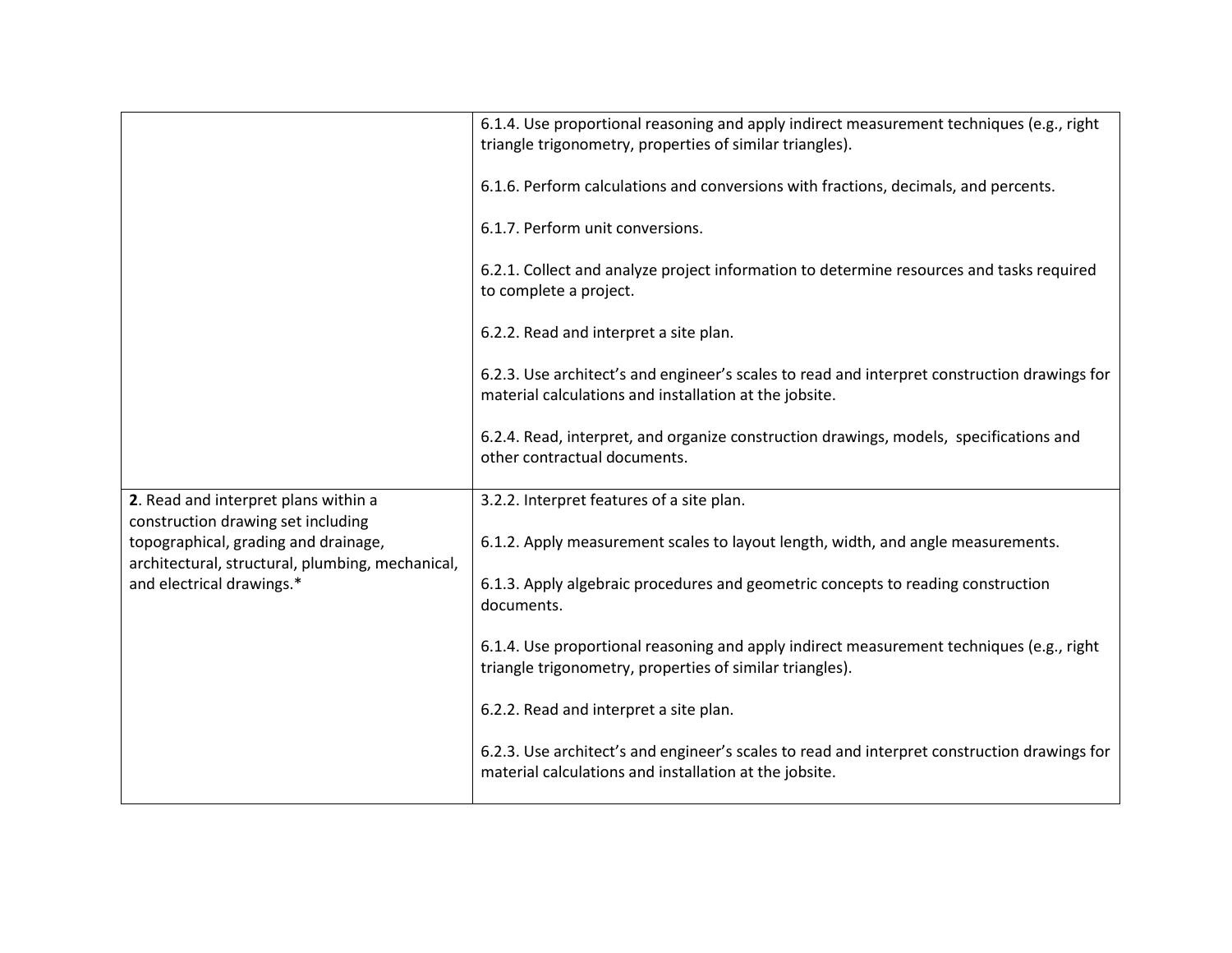|                                                                                                  | 6.2.5. Describe various building sections, wall sections and other architectural details of<br>residential, commercial, utility, and highway construction. |
|--------------------------------------------------------------------------------------------------|------------------------------------------------------------------------------------------------------------------------------------------------------------|
|                                                                                                  | 6.2.6. Identify and interpret aspects of sustainable design and construction techniques in<br>construction drawings and specifications.                    |
|                                                                                                  | 6.2.7. Identify and interpret aspects of the Americans with Disabilities Act (ADA) in<br>construction drawings and specifications.                         |
|                                                                                                  | 6.2.8. Read and interpret various 3-D and other CAD generated views in construction<br>drawings.                                                           |
|                                                                                                  | 6.2.9 Read and interpret various BIM generated views in construction drawings.                                                                             |
| 3. Explain how specifications and other contract<br>documents relate to construction drawings. * | 6.2.4. Read, interpret and organize construction drawings, specifications and other<br>contractual documents.                                              |
| 4. Use construction drawings to visualize a<br>proposed project and transfer data relating to    | 6.2.1. Collect and analyze project information to determine resources and tasks required<br>to complete a project.                                         |
| the project design.*                                                                             | 7.3.6. Identify the role of CAD and BIM in Construction drafting.                                                                                          |

**2. Construction Safety:** CTAN alignment with the Tech Prep Construction Management Pathway in the Career Field Technical Content Standards of the Ohio Department of Education [ODE Course Construction Safety (178018)].

Semester Credit Hours: 3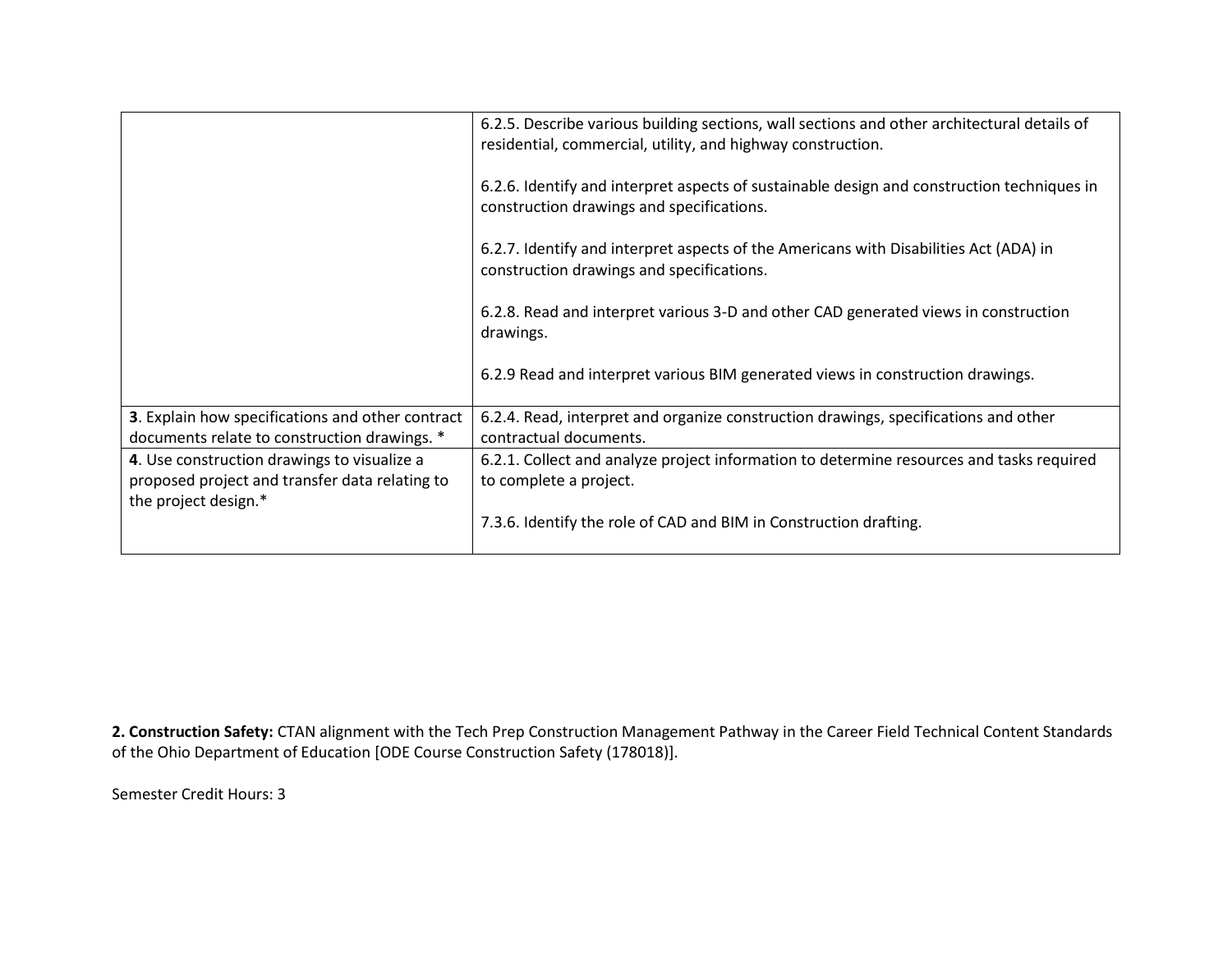Course Description: This course introduces occupational safety hazards associated with the construction industry. Emphasis placed on recognition, evaluation and control of safety hazards particularly as they relate to the Occupational Safety and Health Act (OSHA) standards and requirements as they apply to the construction industry. Topics include safety and health hazards workers may face on construction work sites, safe practices and construction safety management. Emphasis is placed on hazard identification, avoidance, control and prevention. Upon successful completion, this course provides students with a 30 hour OSHA card.

Advising Notes: Student must have valid OSHA 30 hour card in general construction.

All Learning Outcomes signified with an asterisk (\*) are considered essential, and must be taught.

## Alignment:

| <b>Learning Outcomes</b><br>The student will be able to:                                                                                          | <b>Outcomes and/or Competencies in ODE's Revised</b><br><b>Career Field Technical Content Standards</b>                                                                                                   |
|---------------------------------------------------------------------------------------------------------------------------------------------------|-----------------------------------------------------------------------------------------------------------------------------------------------------------------------------------------------------------|
| 1. Identify safe practices on different<br>construction activities (e.g. materials handling,<br>welding, excavations, fall protection, electrical | 1.3.2. Follow protocols and practices necessary to maintain a clean and healthy work<br>environment.                                                                                                      |
| work, fire protection, etc.) and proper use of<br>personal protective equipment, hand and<br>power tools, cranes, scaffolds and ladders.*         | 2.1.3. Identify and apply load factors for constructing scaffolding, railings, ladders, and<br>temporary structures.                                                                                      |
|                                                                                                                                                   | 2.1.8. Identify the location of emergency flush showers, eyewash fountains, Safety Data<br>Sheets (SDSs), fire alarms, and exits.                                                                         |
|                                                                                                                                                   | 2.1.9. Select and operate fire extinguishers based on the class of fire.                                                                                                                                  |
|                                                                                                                                                   | 2.2.2. Describe how working under the influence of (e.g., drugs, alcohol and<br>stimulants/caffeine) increases the risk of accident, lowers productivity, raises insurance<br>costs, and reduces profits. |
|                                                                                                                                                   | 2.2.3. Select, use, store, maintain, and dispose of personal protective equipment (PPE)<br>appropriate to job tasks, conditions, and materials.                                                           |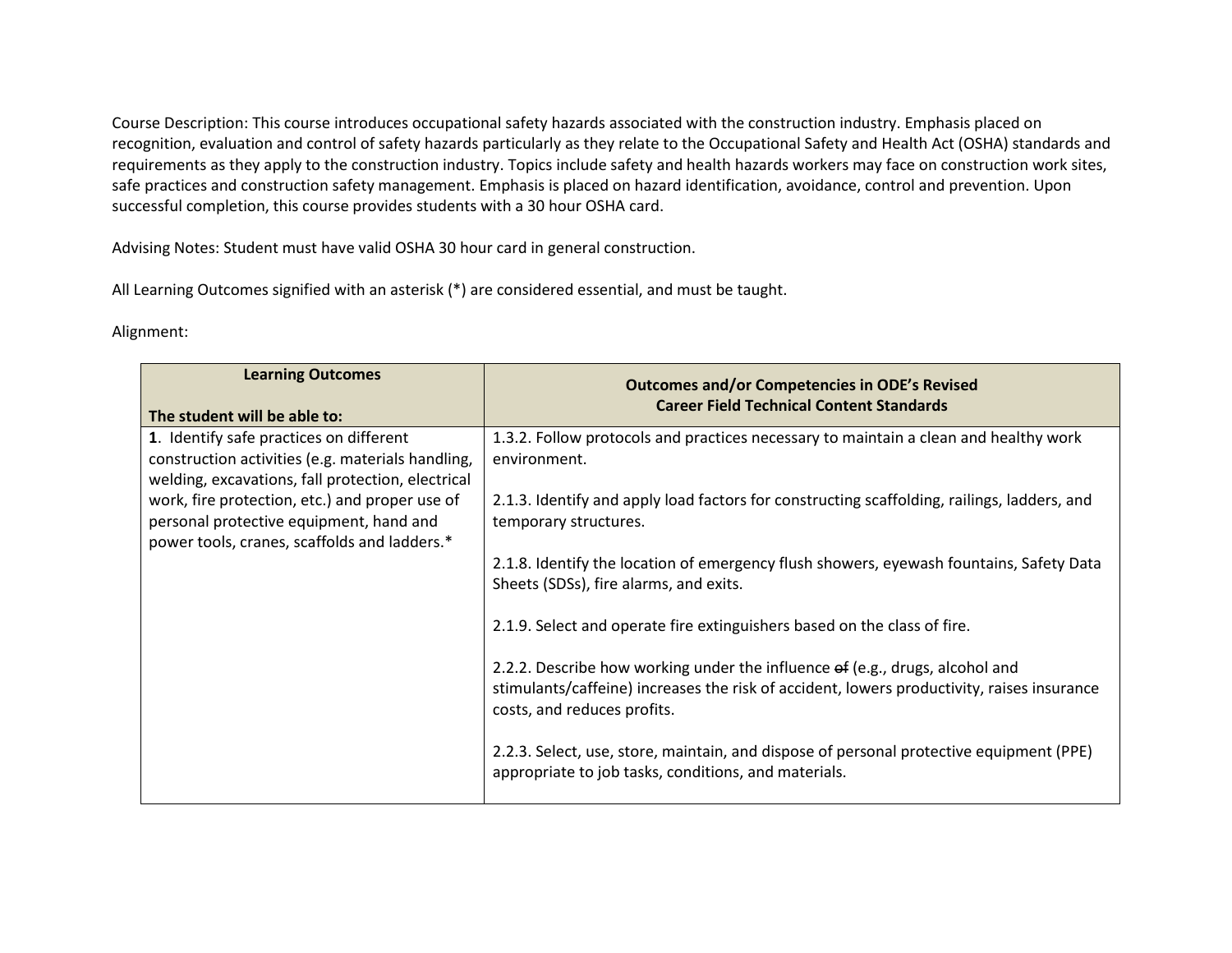| 2.2.4. Identify workplace risk factors associated with lifting, operating, and moving heavy<br>objects and establish an ergonomics process. |
|---------------------------------------------------------------------------------------------------------------------------------------------|
| 2.2.5. Identify, inspect, and use safety equipment appropriate for task.                                                                    |
| 2.2.6. Demonstrate first aid and cardiopulmonary resuscitation (CPR).                                                                       |
| 2.2.7. Identify and describe hazards associated with using electronic devices on the job<br>site.                                           |
| 2.2.8. Identify and describe hazards associated with improper clothing and poor hygiene.                                                    |
| 2.2.9. Describe trenching and excavation hazards (e.g. soil types, cave in, utilities,<br>underground obstacles)                            |
| 2.2.10. Describe the process for identifying and locating existing site utilities.                                                          |
| 2.3.1. Select the equipment and attachments needed to complete the task.                                                                    |
| 2.3.2. Follow the manufactures' recommendations for safety, maintenance, limitations,<br>and use.                                           |
| 2.3.3. Perform pre- and post-operation inspections and adjustments and report<br>malfunctions.                                              |
| 2.3.4. Operate levers, pedals, or valves to activate power equipment.                                                                       |
| 2.4.2. Ensure the presence and functionality of safety systems and hardware.                                                                |
| 2.4.10. Document and log equipment maintenance records.                                                                                     |
| 4.3.3. Utilize National Fire Protection Association (NFPA) procedures for NFPA 70E-arc                                                      |
| flash boundaries, current-limiting fuses, live work power permits, electrically safe work                                                   |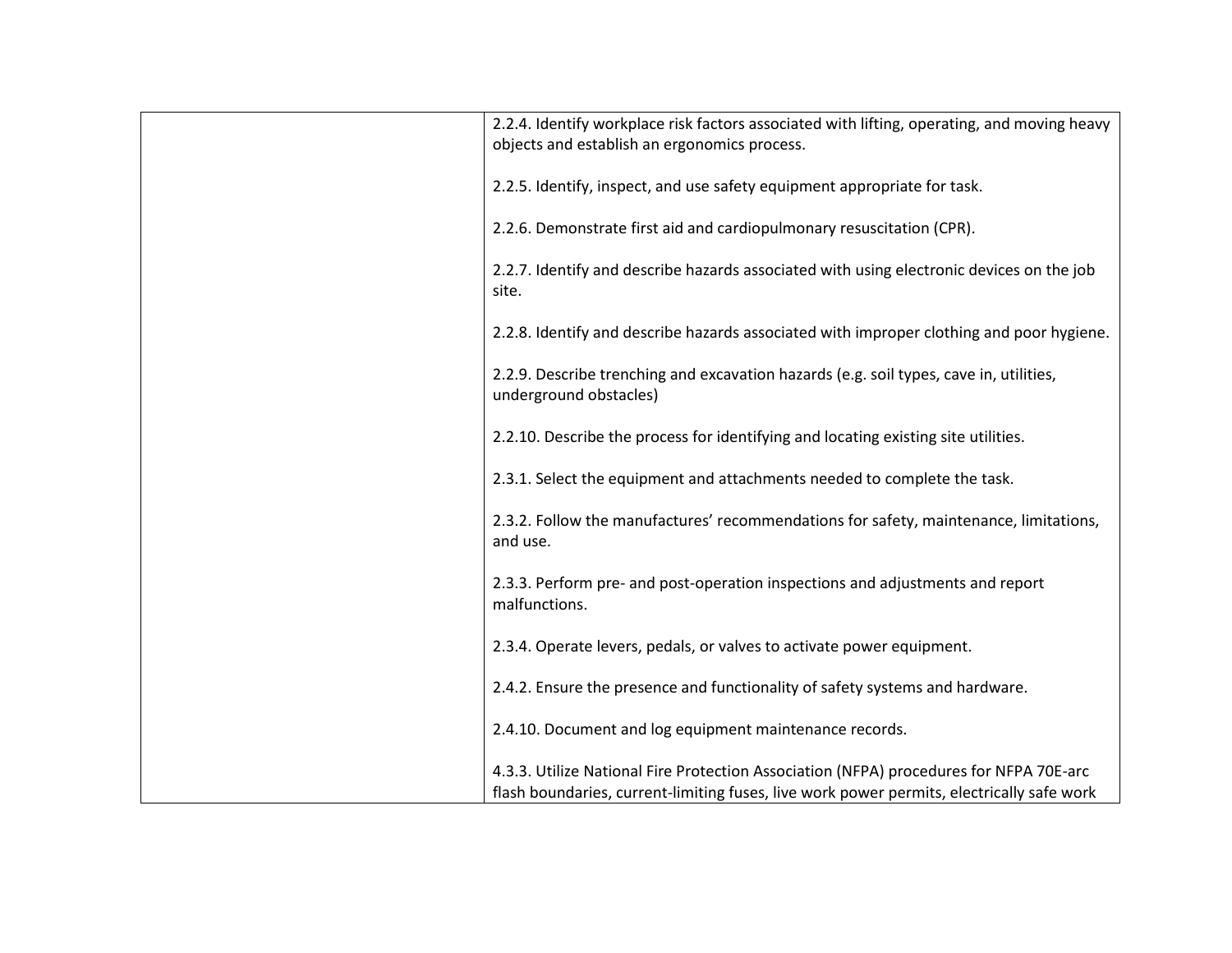|                                                                                                                                                                              | conditions, emergency worker safety programs, scheduling, energized circuits, and<br>training.                                                                                                                                                                                     |
|------------------------------------------------------------------------------------------------------------------------------------------------------------------------------|------------------------------------------------------------------------------------------------------------------------------------------------------------------------------------------------------------------------------------------------------------------------------------|
|                                                                                                                                                                              | 6.6.6. Develop and implement a custodial care plan (i.e., custodial duties and frequency;<br>routine, renovation, supervisory, management activities) that provides a safe and<br>healthy environment for a facility and analyzes efficiency based on hours and square<br>footage. |
|                                                                                                                                                                              | 6.6.12. Schedule preventative maintenance, repair, and renovation to maintain a safe<br>and healthy environment using computer-aided facilities management programs as<br>appropriate.                                                                                             |
| 2. Identify common safety hazards on a<br>construction site (e.g., Focus 4: falls,<br>electrocution, caught in or between, and<br>struck by) and recommend proper preventive | The secondary career-technical program must teach the content using the OSHA 30<br>guidelines. In addition, the secondary career-technical program must also show<br>alignment to the following content:                                                                           |
| and corrective measures.*                                                                                                                                                    | 1.3.2. Follow protocols and practices necessary to maintain a clean and healthy work<br>environment.                                                                                                                                                                               |
|                                                                                                                                                                              | 2.1.2. Identify and rectify or mitigate construction hazards (e.g., thresholds, slippery<br>surfaces, and lighting, and workplace clutter).                                                                                                                                        |
|                                                                                                                                                                              | 2.1.6. Identify source of electrical hazards and use shutdown and established lock-<br>out/tag-out procedures.                                                                                                                                                                     |
|                                                                                                                                                                              | 3.3.1. Describe excavation, trenching, and shoring designs.                                                                                                                                                                                                                        |
| 3. Identify and describe the primary health and                                                                                                                              | The secondary career-technical program must teach the content using the OSHA 30                                                                                                                                                                                                    |
| environmental hazards on a construction site                                                                                                                                 | guidelines. In addition, the secondary career-technical program must also show                                                                                                                                                                                                     |
| and be able to recommend proper preventive<br>and/or control measures.*                                                                                                      | alignment to the following content:                                                                                                                                                                                                                                                |
|                                                                                                                                                                              | 1.3.2. Follow protocols and practices necessary to maintain a clean and healthy work<br>environment.                                                                                                                                                                               |
|                                                                                                                                                                              | 2.1.2. Identify and rectify or mitigate construction hazards associated with (e.g.,                                                                                                                                                                                                |
|                                                                                                                                                                              | thresholds, slippery surfaces, and lighting, and workplace clutter).                                                                                                                                                                                                               |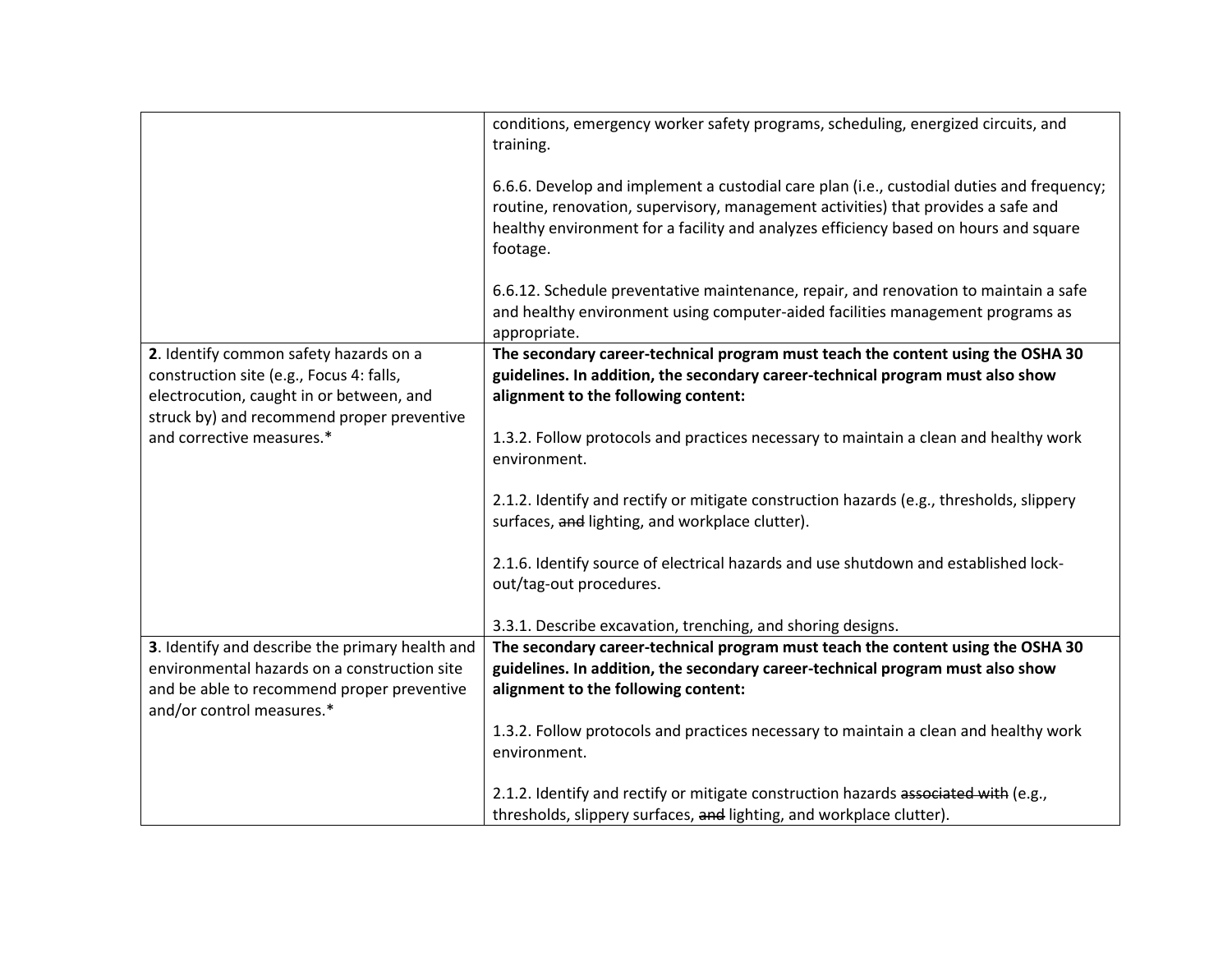|                                       | 2.1.7. Identify procedures for handling, storage, and disposal of hazardous materials.                                                                                                                 |
|---------------------------------------|--------------------------------------------------------------------------------------------------------------------------------------------------------------------------------------------------------|
|                                       | 2.1.10. Create a hazardous materials safety plan (e.g., liquid and airborne materials).                                                                                                                |
|                                       | 2.1.11. Describe the interactions of incompatible substances when measuring and<br>mixing chemicals.                                                                                                   |
|                                       | 3.3.3. Collect samples and explain the environmental impact of contaminated soil and<br>water on the worksite.                                                                                         |
|                                       | 3.3.4. Explain disposal procedures for contaminated soil, water, and waste.                                                                                                                            |
|                                       | 3.3.5. Describe procedures to control water runoff and drainage.                                                                                                                                       |
|                                       | 5.8.1. Compare and contrast sources of contamination in water supplies and methods of                                                                                                                  |
|                                       | disinfecting water.                                                                                                                                                                                    |
|                                       |                                                                                                                                                                                                        |
|                                       | 5.9.2. Describe the physical properties and potential hazards associated with different                                                                                                                |
|                                       | fuel types.                                                                                                                                                                                            |
| 4. Communicate safe practices to team | The secondary career-technical program must teach the content using the OSHA 30                                                                                                                        |
| members.*                             | guidelines. In addition, the secondary career-technical program must also show                                                                                                                         |
|                                       | alignment to the following content:                                                                                                                                                                    |
|                                       | 1.1.2. Identify the scope of career opportunities and the requirements for education,<br>training, certification, licensure and experience.                                                            |
|                                       | 1.1.4. Describe the role and function of professional organizations, industry associations<br>and organized labor and use networking techniques to develop and maintain<br>professional relationships. |
|                                       | 1.11.2. Identify the difference between monetary and nonmonetary incentives and<br>explain how changes in incentives cause changes in behavior.                                                        |
|                                       | 1.2.1. Extract relevant, valid information from materials and cite sources of information.                                                                                                             |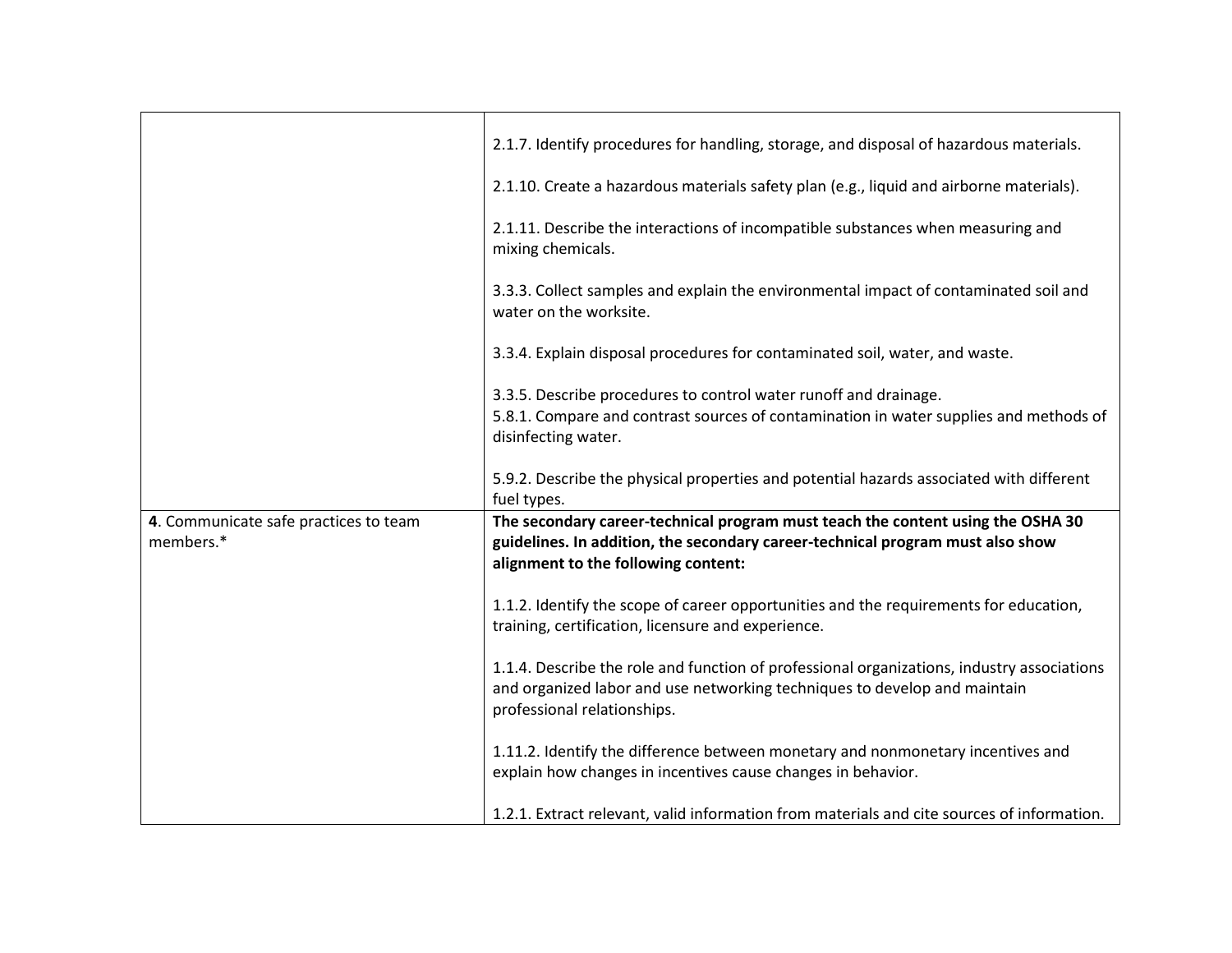| 1.2.2. Deliver formal and informal presentations.                                                                                                                                                                                  |
|------------------------------------------------------------------------------------------------------------------------------------------------------------------------------------------------------------------------------------|
| 1.2.3. Identify and use verbal, nonverbal and active listening skills to communicate<br>effectively.                                                                                                                               |
| 1.2.4. Use negotiation and conflict-resolution skills to reach solutions.                                                                                                                                                          |
| 1.2.5. Communicate information (e.g., directions, ideas, vision, workplace expectations)<br>for an intended audience and purpose.                                                                                                  |
| 1.2.12. Use technical writing skills to complete forms and create reports.                                                                                                                                                         |
| 1.4.1. Use office equipment to communicate (e.g., phone, radio equipment, fax machine,<br>scanner, public address systems).                                                                                                        |
| 1.4.2. Select and use software applications to locate, record, analyze and present<br>information (e.g., word processing, e-mail, spreadsheet, databases, presentation,<br>Internet search engines).                               |
| 1.4.3. Verify compliance with security rules, regulations and codes (e.g., property,<br>privacy, access, accuracy issues, client and patient record confidentiality) pertaining to<br>technology specific to the industry pathway. |
| 2.1.5. Demonstrate proper use of American National Standards Institute (ANSI) hand<br>signals.                                                                                                                                     |
| 2.2.1. Interpret personal safety rights according to the employee Right to Know plan.                                                                                                                                              |
| 2.2.2. Describe how working under the influence of drugs and alcohol increases the risk<br>of accident, lowers productivity, raises insurance costs, and reduces profits.                                                          |
| The secondary career-technical program must teach the content using the OSHA 30                                                                                                                                                    |
| guidelines. In addition, the secondary career-technical program must also show                                                                                                                                                     |
| alignment to the following content:                                                                                                                                                                                                |
|                                                                                                                                                                                                                                    |
|                                                                                                                                                                                                                                    |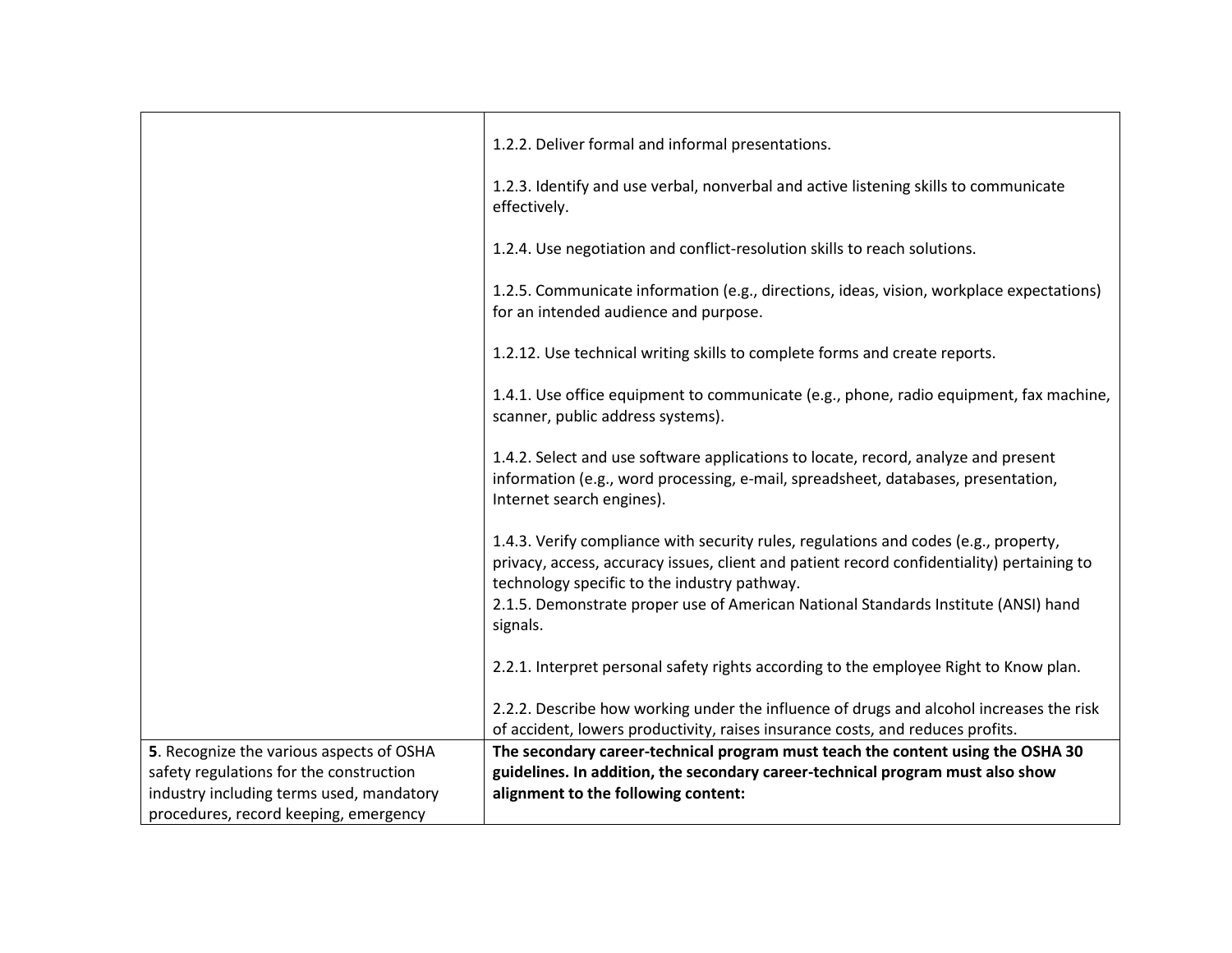| response, compliance, inspection and | 1.3.5. Access and implement safety compliance measures (e.g., quality assurance                                                                                                                                                                                                                                       |
|--------------------------------------|-----------------------------------------------------------------------------------------------------------------------------------------------------------------------------------------------------------------------------------------------------------------------------------------------------------------------|
| penalties.*                          | information, safety data sheets [SDSs], product safety data sheets [PSDSs], United States                                                                                                                                                                                                                             |
|                                      | Environmental Protection Agency [EPA], United States Occupational Safety and Health                                                                                                                                                                                                                                   |
|                                      | Administration [OSHA]) that contribute to the continuous improvement of the<br>organization.                                                                                                                                                                                                                          |
|                                      | 1.4.3. Verify compliance with security rules, regulations and codes (e.g., property,<br>privacy, access, accuracy issues, client and patient record confidentiality) pertaining to<br>technology specific to the industry pathway.                                                                                    |
|                                      | 2.1.1. Use Occupational Safety and Health Administration (OSHA)-defined procedures for<br>identifying employer and employee responsibilities, working in confined spaces,<br>managing worker safety programs, using ground fault circuit interrupters (GFCIs),<br>maintaining clearance and boundaries, and labeling. |

**3. Construction Methods and Materials:** CTAN alignment with the Tech Prep Construction Pathway in the Career Field Technical Content Standards of the Ohio Department of Education [ODE Course Carpentry and Masonry Technical Skills (178001)]. This CTAN is already an approved OAN in the Civil/Construction Engineering Technology (CCET) TAG. The number and title are OET016-Construction Methods and Materials.

Semester Credit Hours: 3-4

Course Description: This course provides an overview of various common construction methods and building details and the various materials used in construction. After receiving an introduction into fundamental principles of structural, physical, and long-term performance, students learn about material and product manufacturing techniques and properties of the various materials. Topics include analyzing architectural drawings, construction terminology, sectors of the construction industry, that is, residential, commercial, industrial, institutional, and highway, and the various individuals involve in the industry.

All Learning Outcomes signified with an asterisk (\*) are considered essential, and must be taught.

Alignment: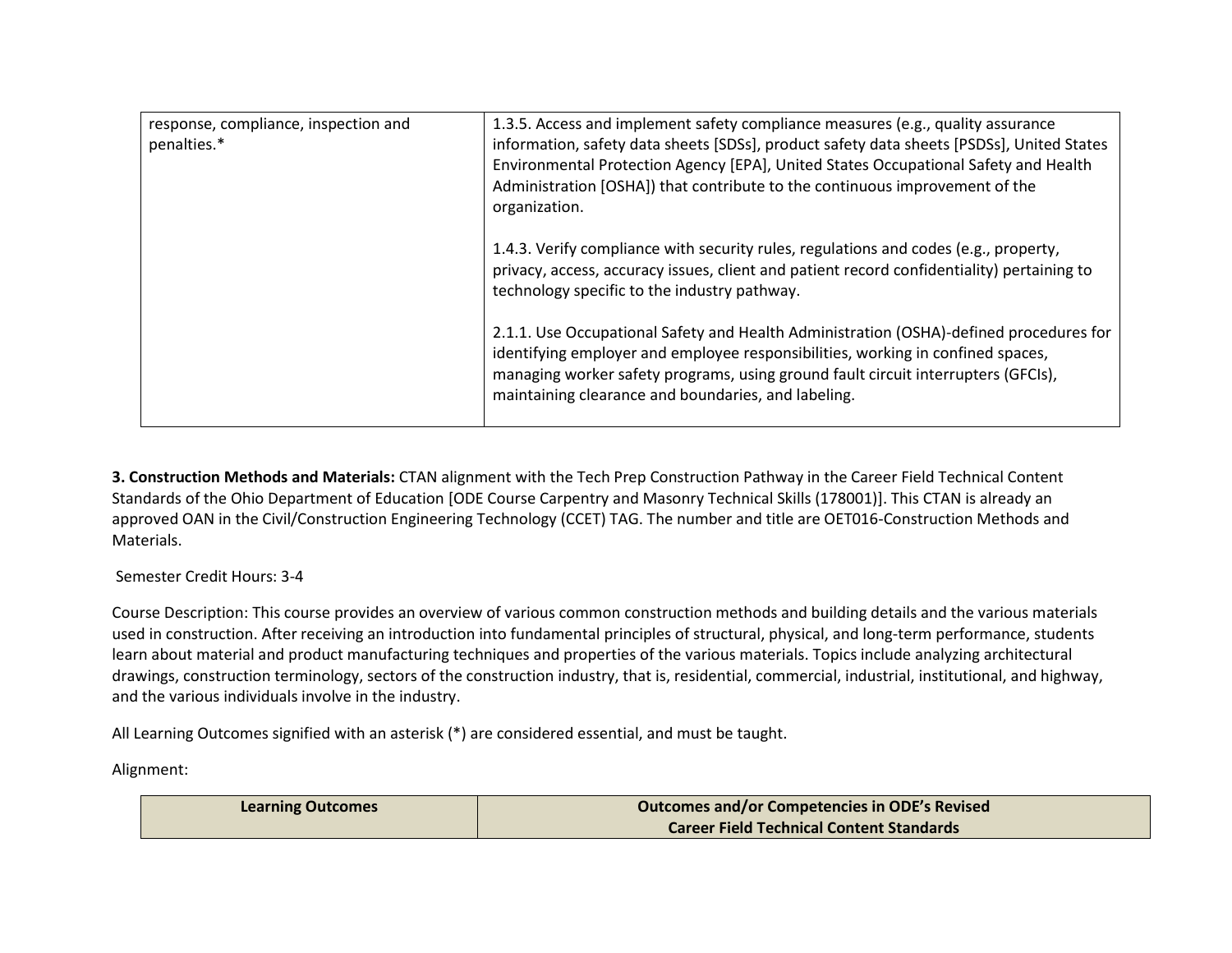| The student will be able to:                 |                                                                                                |
|----------------------------------------------|------------------------------------------------------------------------------------------------|
| 1. Demonstrate basic understanding of        | 3.2.1. Identify topographical and existing features of areas (i.e., property lines, utilities, |
| architectural blueprints.*                   | streets, setbacks) on survey maps (parcel map, survey plat).                                   |
|                                              |                                                                                                |
|                                              | 6.2.2. Read and interpret a site plan.                                                         |
|                                              | 6.2.3. Use architect's and engineer's scales to read and interpret construction drawings for   |
|                                              | material calculations and installation at the jobsite.                                         |
|                                              |                                                                                                |
|                                              | 6.2.4. Read, interpret and organize construction drawings, specifications and other            |
|                                              | contractual documents.                                                                         |
| 2. Understand the terminology related to the | 1.4.3. Verify compliance with security rules, regulations, and codes (e.g., property, privacy, |
| building construction.*                      | access, accuracy issues, client and patient record confidentiality) pertaining to technology   |
|                                              | specific to industry pathway.                                                                  |
|                                              | 3.1.10. Demonstrate knowledge of specialty finishes to concrete.                               |
|                                              |                                                                                                |
|                                              | 3.1.12. Compare types of foundation materials (e.g., brick, block, poured).                    |
|                                              | 3.2.4. Identify and apply relevant building codes.                                             |
|                                              | 3.3.9. Explain the types of grade (e.g., subgrade, finished grade).                            |
|                                              | 3.3.11. Describe fill materials, their appropriateness, and their functions.                   |
|                                              |                                                                                                |
|                                              | 3.6.1. Identify platform and balloon framing.                                                  |
|                                              | 3.10.1. Describe the different types and characteristics of drywall and finishing materials.   |
|                                              | 4.6.1. Compare renewable energy systems.                                                       |
|                                              | 5.2.7. Identify the components of a geothermal system.                                         |
|                                              | 5.6.1. Identify the components of a duct system.                                               |
|                                              |                                                                                                |
|                                              | 5.7.2. Identify the components of a drainage system.                                           |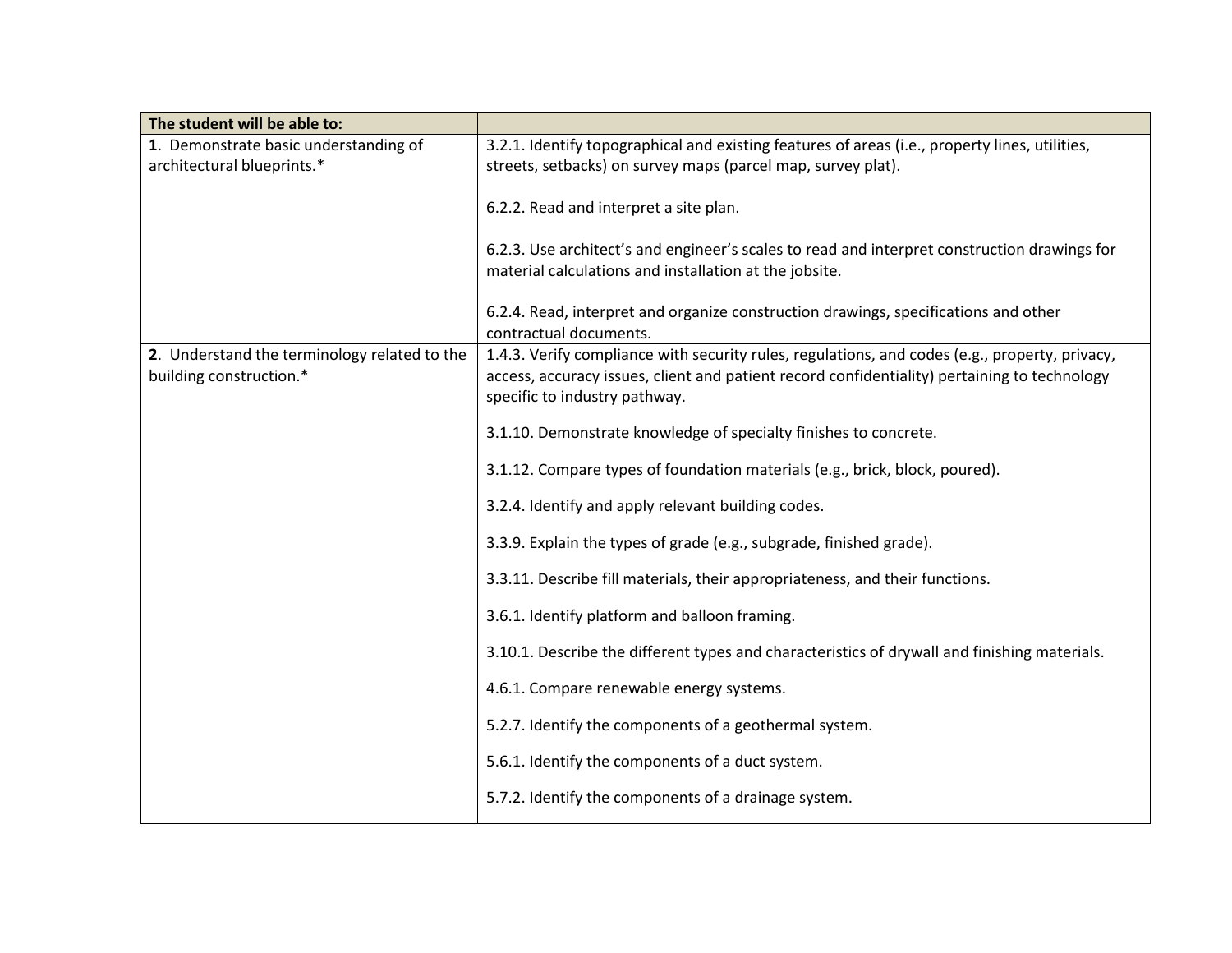|                                                                           | 6.2.4. Read, interpret and organize construction drawings, specifications and other<br>contractual documents.                                                                                                                   |
|---------------------------------------------------------------------------|---------------------------------------------------------------------------------------------------------------------------------------------------------------------------------------------------------------------------------|
|                                                                           |                                                                                                                                                                                                                                 |
|                                                                           | 6.2.5. Describe various building sections, wall sections, and other architectural details of the                                                                                                                                |
|                                                                           | residential, commercial, and highway construction.                                                                                                                                                                              |
|                                                                           | 6.5.2. Identify the various material testing techniques (e.g., hardness, tensile strength, bearing<br>capacity, wear resistance).                                                                                               |
|                                                                           | 6.5.6. Identify the roles and goals of construction professionals within a given delivery system<br>(e.g., owners, architects and engineers, suppliers, general contractors and trade contractors,<br>consultants, regulators). |
|                                                                           | 7.1.1. Differentiate between residential, commercial, industrial, and institutional construction<br>segments.                                                                                                                   |
| 3. Identify the people involved in the<br>construction industry.*         | 1.1.2. Identify the scope of career opportunities and the requirements for education, training,<br>certification, licensure and experience.                                                                                     |
|                                                                           | 1.1.4. Describe the role and function of professional organizations, industry associations, and<br>organized labor and use networking techniques to develop professional relationships.                                         |
|                                                                           | 7.1.1. Differentiate between residential, commercial, industrial, and institutional construction<br>segments.                                                                                                                   |
|                                                                           | 6.5.6. Identify the roles and goals of construction professionals within a given delivery system                                                                                                                                |
|                                                                           | (e.g., owners, architects and engineers, suppliers, general contractors and trade contractors,<br>consultants, regulators).                                                                                                     |
| 4. Know the origin, development and use of<br>common building materials.* | 1.2.1. Extract relevant, valid information from materials and cite sources of information.                                                                                                                                      |
|                                                                           | 3.1.12. Compare types of foundation materials (e.g., brick, block, poured).                                                                                                                                                     |
|                                                                           | 3.3.2. Compare and contrast how soil properties, profiles, and types affect construction and                                                                                                                                    |
|                                                                           | describe fill placement processes (e.g., lifts, geomat fabrics, compaction, density, moisture                                                                                                                                   |
|                                                                           | content).                                                                                                                                                                                                                       |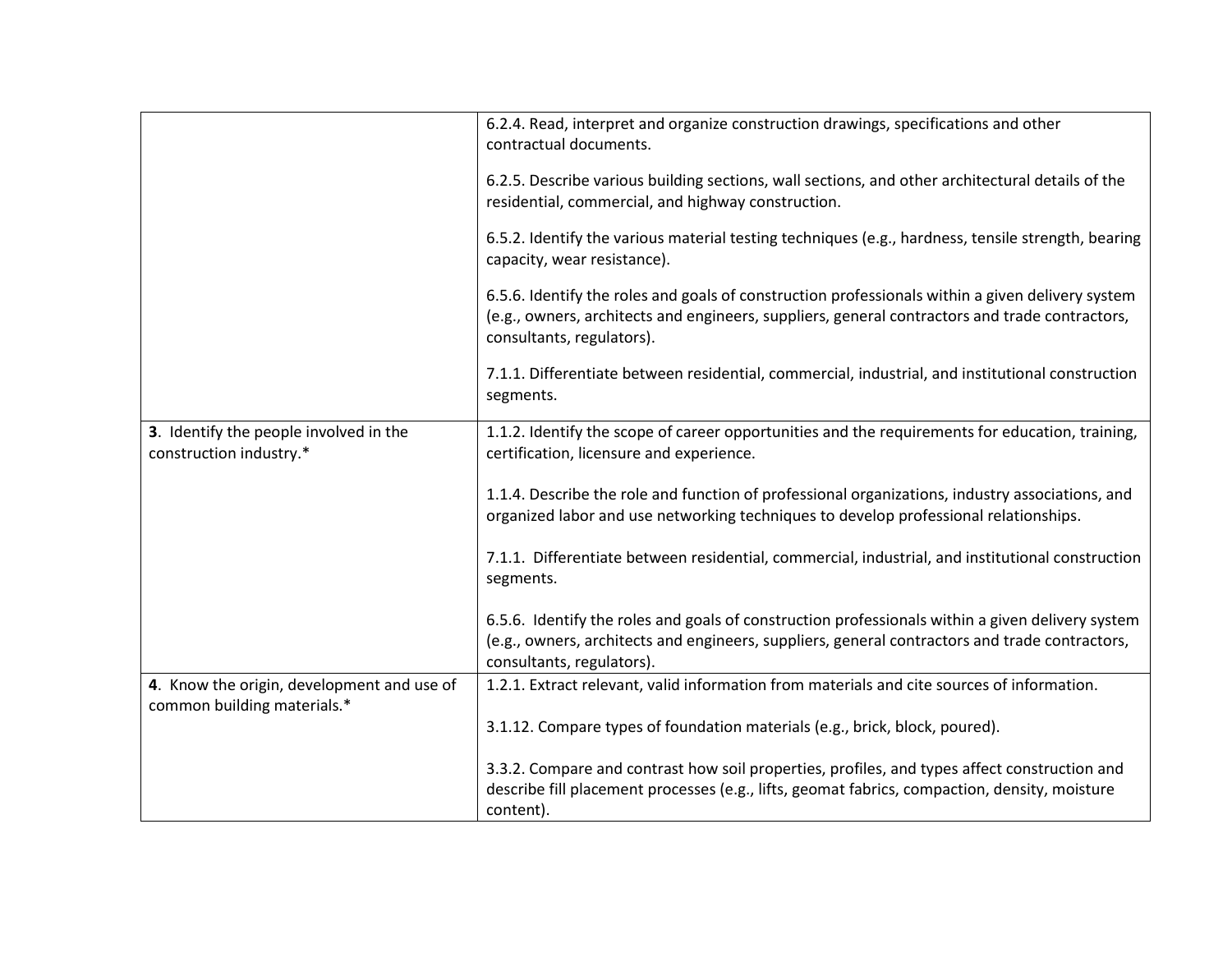|                                                           | 3.5.1. Identify, describe, and assemble materials for floor framing.                                                                                     |
|-----------------------------------------------------------|----------------------------------------------------------------------------------------------------------------------------------------------------------|
|                                                           | 3.6.3. Compare and contrast metal and wood framing.                                                                                                      |
|                                                           | 3.6.5. Describe wall framing techniques used in masonry construction.                                                                                    |
|                                                           | 3.7.1. Compare and contrast roof types and materials.                                                                                                    |
|                                                           | 3.7.2. Identify, describe, and assemble materials for roof framing.                                                                                      |
|                                                           | 3.8.1. Compare and contrast types and characteristics of doors and windows.<br>3.8.2. Identify, describe, and assemble materials for exterior finishing. |
|                                                           | 3.10.1. Describe the different types and characteristics of drywall and finishing materials.                                                             |
|                                                           | 3.10.3. Describe the effects insulation, vapor barriers, and ventilation can have on controlling<br>moisture.                                            |
|                                                           | 3.11.5. Match materials selected to the original structure.                                                                                              |
|                                                           | 6.5.2. Identify the various material testing techniques (e.g., hardness, tensile strength, bearing<br>capacity, wear resistance).                        |
| 5. Compare methods of construction used in<br>buildings.* | 1.3.2. Follow protocols and practices necessary to maintain a clean, safe, and healthy work<br>environment.                                              |
|                                                           | 2.3.1. Select the equipment and attachments needed to complete the task.                                                                                 |
|                                                           | 2.4.2. Ensure the presence and functionality of safety systems, and hardware.                                                                            |
|                                                           | 3.3.1. Describe excavation, trenching, and shoring designs.                                                                                              |
|                                                           | 3.3.4. Explain disposal procedures for contaminated soil, water, and waste.                                                                              |
|                                                           | 3.3.5. Describe procedures to control water runoff and drainage.                                                                                         |